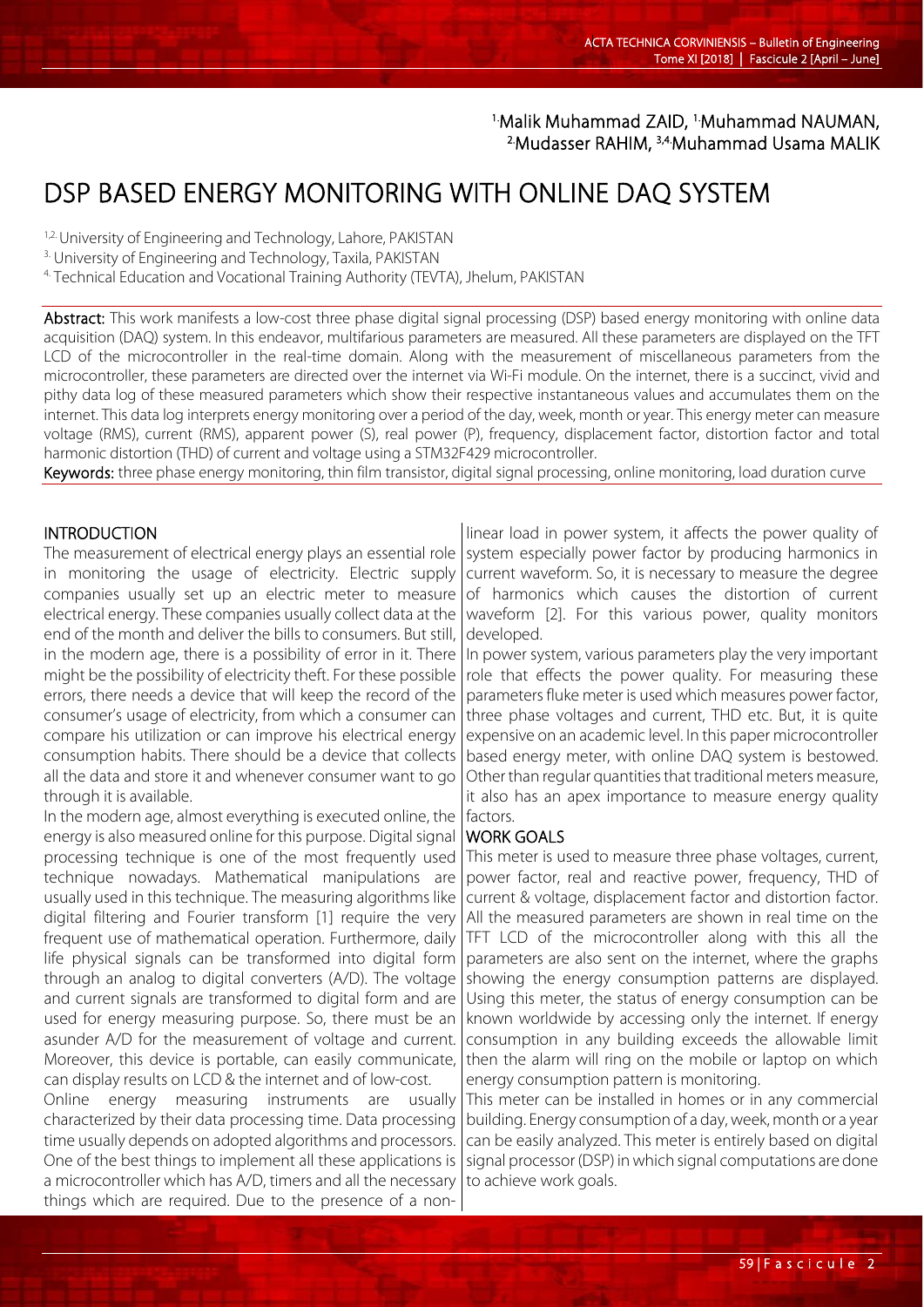#### SYSTEM ARCHITECTURE

This meter is composed of the three-phase voltage sensor, current sensor comprising of three CTs having a ratio of 450:5 Amps and zero crossing detector. Along with this the small and valuable circuitry named "signal conditioning circuit" is also present, which plays a vital role in signal computations in the hardware. This signal conditioning circuit is composed of 1-volt D.C shift. The microcontroller used in this meter is STM32F429-Disco with TFT LCD. In this energy meter built in A/D of the microcontroller is used. Online monitoring uses the ESP8266 Wi-Fi module to send data over the internet. All energy consumption patterns are seen on the website thingspeak.com.

#### A. Voltage Sensor

It consists of three voltage transformers (VTs) and each VT is used for one phase. It steps down 230 volts A.C to 13 volts. These 13 volts are not the in range of A/D converter which is 0 to 3.3 volts [3] until these 13 volts are passed through the potential divider to get 0.619047 volts across the resistor and this voltage is further used to measure voltage. In this sensor, such low value of the voltage is used to be measured by the microcontroller because if transient occurs in the three-phase system then the voltage taken by the microcontroller will not exceed 3.3 volts [3]. Figure 1 shows the schematic of the voltage sensor's connection.



Figure 1. Schematic of voltage sensor's connection

## B. Current Sensor

This sensor is composed of three current transformers (CTs). It steps down the current at a ratio of 450:5 amps. The burden used for this CT is 0.47 ohms. The current is passed through the CT and to measure this current, voltage is taken across the burden. The CT used in the sensor is shown in figure 2 and how this sensor is deployed in the hardware is shown in figure 3.



Figure 2. Current transformer (CT)



Figure 3. Schematic of current sensor's connection

#### C. Zero Crossing Detector

System frequency is measured by using zero crossing detector. In this circuit, 230 volts AC is stepped down to 13 volts and after passing through the potential divider it is sent to zero-crossing IC LM358 which gives digital logic on the output, working as a comparator. When the sinusoidal waveform falls below the zero axis it gives high logic and when sinusoidal waveform goes above zero axis then aforesaid IC gives low logic and this output is given to the microcontroller and the frequency is measured using the timer interrupt. The output waveform of zero-crossing is shown in fig 5.



Figure 4. Output of zero crossing detector



Figure 5. Schematic of ESP8266 Wi-Fi module

## D. Wi-Fi Module

The critical part is the design of the data log system for the acquisition of AC parameters. Although the understandable GUI on the TFT LCD of STM32F429 is developed for the instant monitoring purpose of electrical power being used. But this data log will enable to draw a load duration curve on the daily, monthly, weekly or annual basis. For this, IOT Module ESP8266 is used, it is a Wi-Fi operated the device. It accepts commands to work. There are some sites that give free space to view data sent by ESP8266 to the Internet. To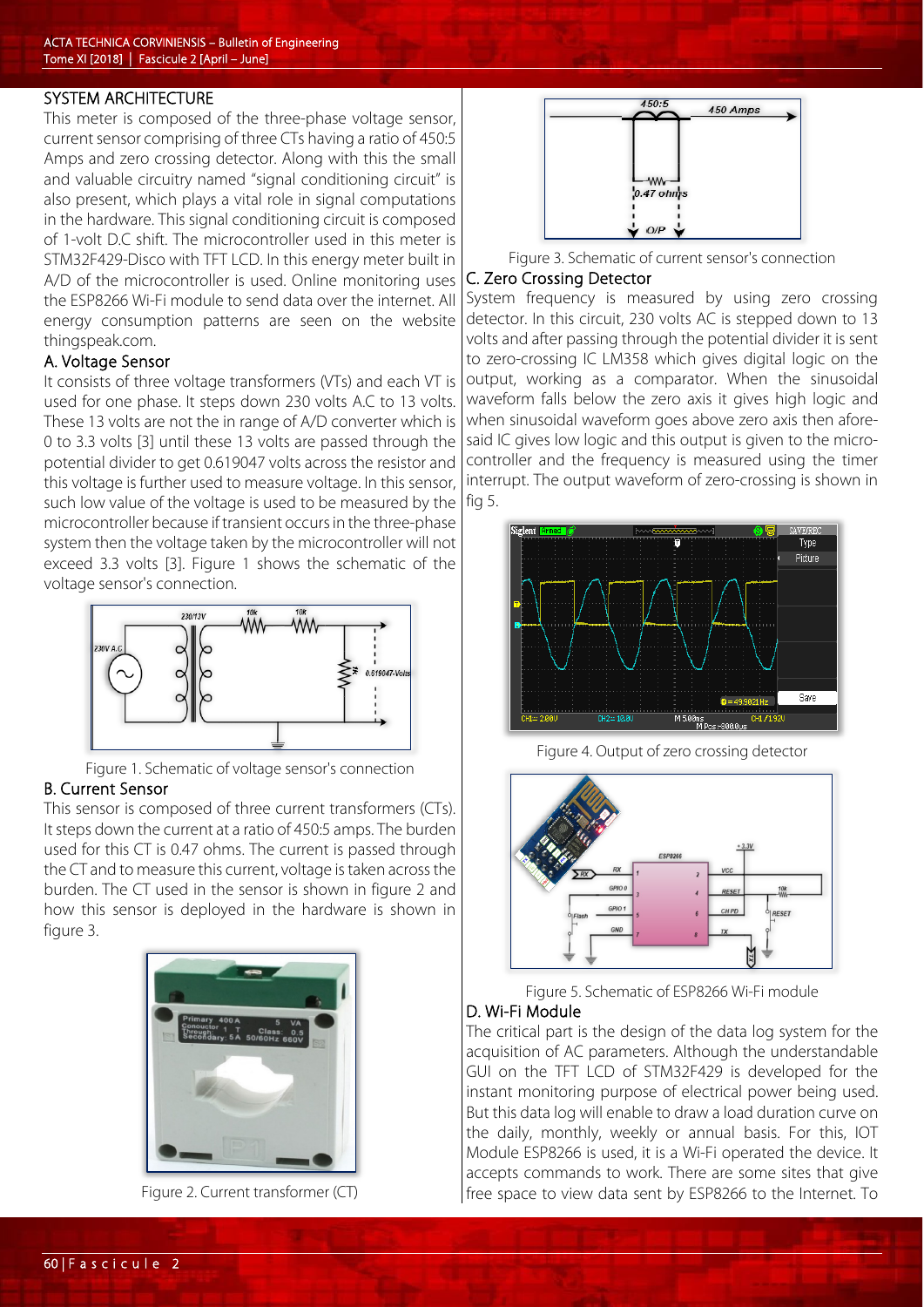make ESP8266 work properly with a microcontroller, it is very necessary to match their baud rates. The module is configured in station mode and has nearby Wi-Fi access to facilitate data transmission and reception. Figure 5 shows the circuit diagram of ESP8266 Wi-Fi module.

# E. Signal Conditioning Current

This is the smallest but very important part of the meter. This meter works on the STM32F429IZ-Disco microcontroller while the A/D of this microcontroller is unipolar but our signals are bipolar. The microcontroller is unable to read these bipolar signals. For this purpose, signal conditioning circuit is designed to adapt the signal which gives DC offset to the voltage and current signal so that these signals are centered across 1 volt. The voltage and current signals are passed through signal conditioning circuit [4] to give them a shift of 1 volt to make all signals within the range of A/D which is 0 to 3.3 volts [3]. All these shifted signals are then sent to the microcontroller for further progress.



Figure 6. Voltage sensor's hardware PCB SOFTWARE IMPLEMENTATION

The below list shows some of the major techniques of software implementations.

## A. External Memory (SDRAM)

Define To store all the data external SDRAM of 64-Mbit is used. Which consists of 4-banks of 16 Mbit each. The bank consists of 4096 rows with 256 columns and 16 bits. This external SDRAM has different modes of operation comprising of auto-refresh, power-saving and power-down. In this, the values are captured on the positive edge of the clock signal. The DMA controller has direct access to memory and can trigger transactions such as peripheral to memory, memory to peripheral and memory to memory.

In this energy meter, six independent channels of the ADC-3 are used for power system and is attached with APB-2. The default frequency of ADC-3 is 90 MHz but the prescalar is accordingly set in such a way that frequency of the ADC-3 becomes 45 MHz, which is the sampling frequency of ADC. In this, samples are taken at the timer interrupt and the frequency of this timer interrupt is 25.6 kHz. Therefore, in the end, the sampling frequency of this energy meter becomes 25.6 kHz in which 512 samples are taken in one cycle for signal computation.

All these samples are stored in the internal buffer and when the internal buffer is near to its full capacity all this data is

immediately transferred to address in the external memory through DMA. Samples are taken without any loss and the better accuracy is obtained by using this technique. When the DMA is in the mode of data transfer, reading or writing, microcontroller performs other calculations.

## B. System's Algorithm

In this ADC is configured in an independent mode with fivecycles and two sampling delay. For the acquisition of samples, a timer interrupt of 25.6 KHz is introduced which collects 512 samples in a 50Hz AC cycle. Samples are stored in the memory space using direct memory access (DMA) to avoid data loss. After the collection of 512 samples, RMS of the signal is calculated using given formula and this signal is the shifted signal obtained after the addition of 1-volt DC shift. The flowchart showing all the steps of software implementations is shown in figure 7.



Figure 7. Flow chart of software implementation

$$
V_{\rm rms, shifted\,ac} = \sqrt{\frac{\sum_{i=1}^{n} (X_i)^2}{n}}
$$
 (1)

$$
I_{\rm rms, shifted\ ac} = \sqrt{\frac{\sum_{i=1}^{n} (X_i)^2}{n}} \tag{2}
$$

 $n =$  number of samples  $X_i =$  Instant sample The number of samples is calculated by using the given formula as described below:

Number of samples = 
$$
\frac{\text{Timer frequency}}{\text{AC signal frequency}}
$$
  
Number of samples = 
$$
\frac{25.6 \text{ kHz}}{50 \text{ Hz}} = 512 \text{ samples}
$$

In this case,  $n = 512$  samples.

The average value of the shifted signal having DC shift of 1 volt is calculated by using following formula:

$$
V_{\text{mean,shifted signal}} = \frac{\sum_{i=1}^{n} (X_i)}{n}
$$
 (3)

$$
I_{\text{mean,shifted signal}} = \frac{\sum_{i=1}^{n} (X_i)}{n} \tag{4}
$$

 $n =$  number of samples  $X_i =$  Instant sample The RMS value of AC signal excluding the DC shift is calculated as:

$$
AC^2 = RMS^2 - DC^2 \tag{5}
$$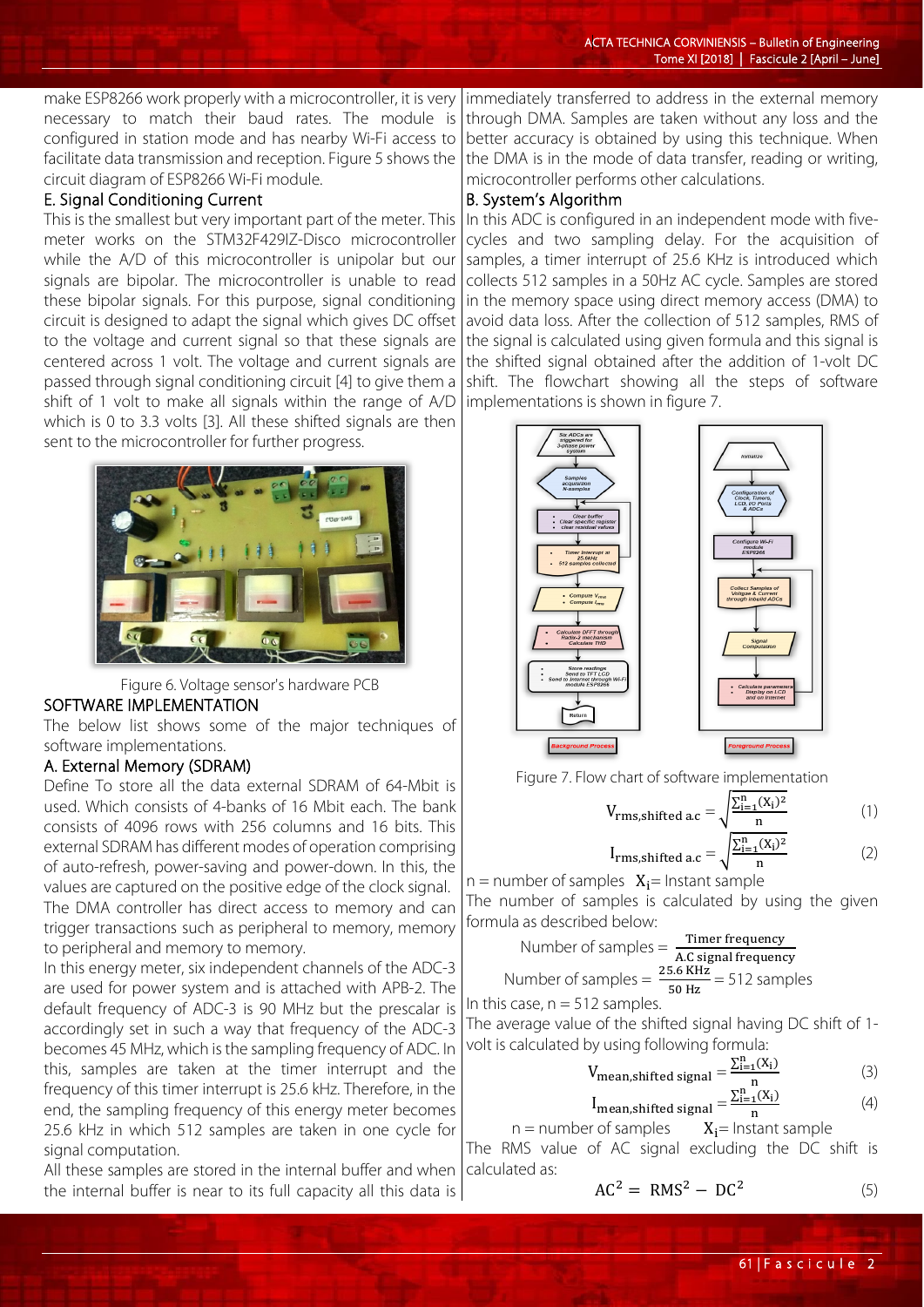$$
V_{\rm rms,ac} = \sqrt{V_{\rm rms,shifted\ ac}^2 - DC^2}
$$
 (6)  

$$
I_{\rm rms,ac} = \sqrt{V_{\rm rms,shifted\ ac}^2 - V_{\rm mean,shifted\ ac}^2}
$$
 (7)  

$$
I_{\rm rms,ac} = \sqrt{I_{\rm rms,shifted\ ac}^2 - I_{\rm mean,shifted\ ac}^2}
$$
 (8)

For the calculation of apparent power, following formula is used

$$
S = V_{\rm rms} * I_{\rm rms}
$$
 (9)

Since load can be unbalanced on all three phases, so apparent power of each phase must be calculated separately. Total apparent power will be the sum of apparent power of all three phases such as

$$
S_{\text{total}} = S_a + S_b + S_c \tag{10}
$$

Similarly, the real power is also calculated for each phase. The real power is average utilized power over a complete cycle as

$$
P = \frac{\sum_{i=1}^{N} (V_i * I_i)}{N}
$$
 (11)

The input displacement factor (IDF) is:

$$
IDF = \frac{P}{S} = \frac{Real Power}{Apparent Power}
$$

Apparent Power While the true power factor becomes:

## PF = Input Displacement factor ∗ Distortion Factor

The distortion in the signal is calculated using Fast Fourier Transform (FFT) technique [5]. With the help of FFT, different frequency components are calculated using the radix-2 algorithm. Radix-2 is the fast process for the calculation of FFT. In this method samples are divided into two parts of equal number of samples then these resulting samples are present in two parts and each part consists of the same number of samples as the other part then each part is further divided into equal number of samples and this process goes on until we get each part which has 2 samples then FFT of such number of samples is trivial and can easily be calculated. For example, when we have eight number of samples then it is divided into two FFT's of size 4 and then this is divided into four FFT's of size 2 and then it is easy to find the FFT's of size two through the radix-2 mechanism. This mechanism for eight number of samples is also shown below in figure 9.



## Figure 8. Radix-2 mechanism of FFT

For the calculation of THD factor first, thirteen frequency components are taken. Distortion factor and total harmonic distortion are calculated for each phase using the formula:

$$
THD_{F} = \sqrt{\frac{V_{2}^{2} + V_{3}^{2} + V_{4}^{2} + \dots + V_{n}^{2}}{V_{1}^{2}}}
$$
(12)  
\n
$$
THD_{F} = \sqrt{\frac{I_{2}^{2} + I_{3}^{2} + I_{4}^{2} + \dots + I_{n}^{2}}{I_{1}^{2}}}
$$
(13)

 $I_1^2$ 

Dist. fact. in  $V_a = \frac{V_1}{V_{\text{rms}}}$ 

 $(14)$ 

where  $V_1$  is the first harmonic component in the signal. The power factor for each phase is calculated separately. For the sake of better Information, the average power factor is calculated.

The calculated data is then sent to a website for monitoring and plotting of load duration curve. For this purpose, ESP8266 Wi-Fi module is used. It is configured in station mode and connected to local Wi-Fi. The data is sent to thingspeak.com using internet protocol. USART (Universal Synchronous/Asynchronous Receiver Transmitter) configured to send AT commands to Wi-Fi module at the baud rate of 115200 bits/second. Along with uploading of data, all measurements are also displayed on a built-in TFT LCD of the microcontroller.

## RESULTS AND DISCUSSIONS

This meter is attached with three phase variable supply of 0- 300V (10A each phase) and the results are compared with the Yokogawa meter, 2013 model. Figure 9 shows the voltage measurements.



Figure 9. Voltage reading on microcontroller The graph of voltage reading is shown in figure 10.



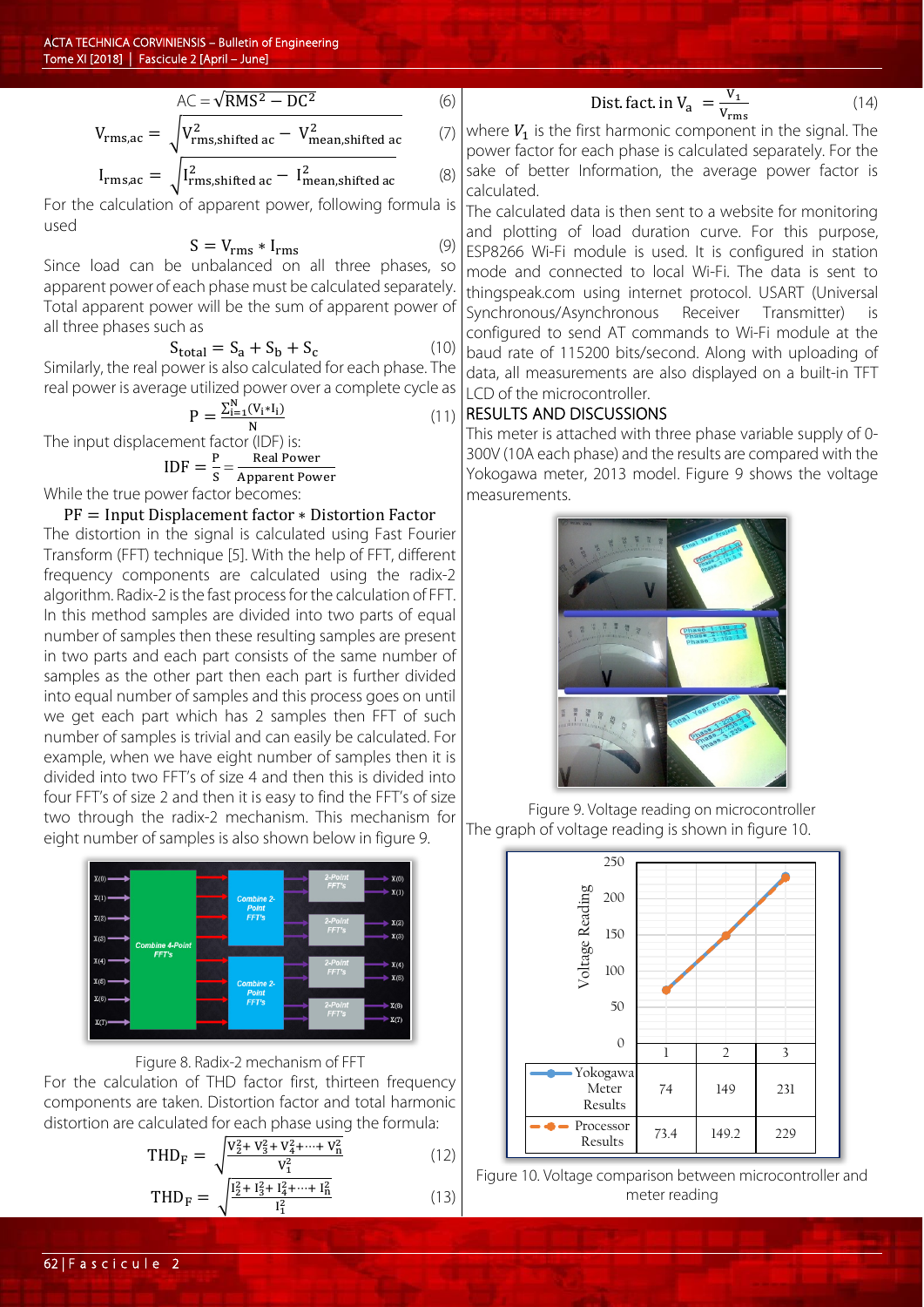For the measurement of the current non-linear load is connected and the results are compared with the Yokogawa current meter. Figure 11 shows the results of current measurement.



Figure 11. Current Measurement on microcontroller The graph of current reading is shown in figure 12.



Figure 12. Current comparison between microcontroller and meter reading

Percentage error calculated from these measurements are shown below in figure 13.



Figure 13. Percentage error of voltage and current readings

In this work, the square waveform is given to the meter with D.C shift of 1 volt. Fourier analysis is performed on the square waveform and Fourier coefficients are calculated from the radix-2 mechanism. These Fourier coefficients are compared with theoretical Fourier coefficients calculated as shown below:

$$
V_0(t) = a_0 + \sum_{n=0}^{\infty} [a_n \cos(n\omega_s t) + b_n \sin(n\omega_s t)]
$$
  
\n
$$
V_0(t) = \sum_{n=1,3,5,...}^{\infty} [b_n \sin(n\omega_s t)]
$$
  
\nwhile  $\omega = \frac{2\pi}{T_s}$   
\n
$$
b_n = \frac{2}{T_s} \int_0^{T_s} V_0(t) \sin(n\omega_s t) dt
$$
  
\n
$$
V_0(t) = \sum_{n=1,3,5,...}^{\infty} [\frac{4V_s}{n\pi} \sin(n\omega_s t)] + a_0
$$
 (15)

RMS value of fundamental voltage:

$$
V_{n} = \frac{4V_{s}}{\sqrt{2} n \pi}
$$
  

$$
V_{1} = \frac{4(1)}{\sqrt{2} (1) \pi} = 0.9003163162
$$

Harmonics:

$$
V_3 = \frac{4(1)}{\sqrt{2}(3)\pi} = 0.0.3001054387
$$
  
\n
$$
V_5 = \frac{4(1)}{\sqrt{2}(5)\pi} = 0.1800622632
$$
  
\n
$$
V_7 = \frac{4(1)}{\sqrt{2}(7)\pi} = 0.1286166166
$$
  
\n
$$
V_9 = \frac{4(1)}{\sqrt{2}(9)\pi} = 0.1000351462
$$

The microcontroller results are shown in figure 14 while the theoretical computations are shows in figure 15.



Figure 14. Harmonics calculations of square waveform on the microcontroller

The theoretical results which calculated from the analysis of square waveform are:

| $n \pi$                         |                                          |
|---------------------------------|------------------------------------------|
| <b>Theoratical Calculations</b> | <b>FFT measurement (Microcontroller)</b> |
| $V_1 = 0.900316316$             | 0.913                                    |
| $V_2 = 0.300105439$             | 0.304                                    |
| $V_{\rm g}=0.180062263$         | 0.183                                    |
| $V_7 = 0.128616617$             | 0.13                                     |
| $V_0 = 0.100035146$             | 0.101                                    |

Figure 15. Harmonics of square waveform calculated theoretically